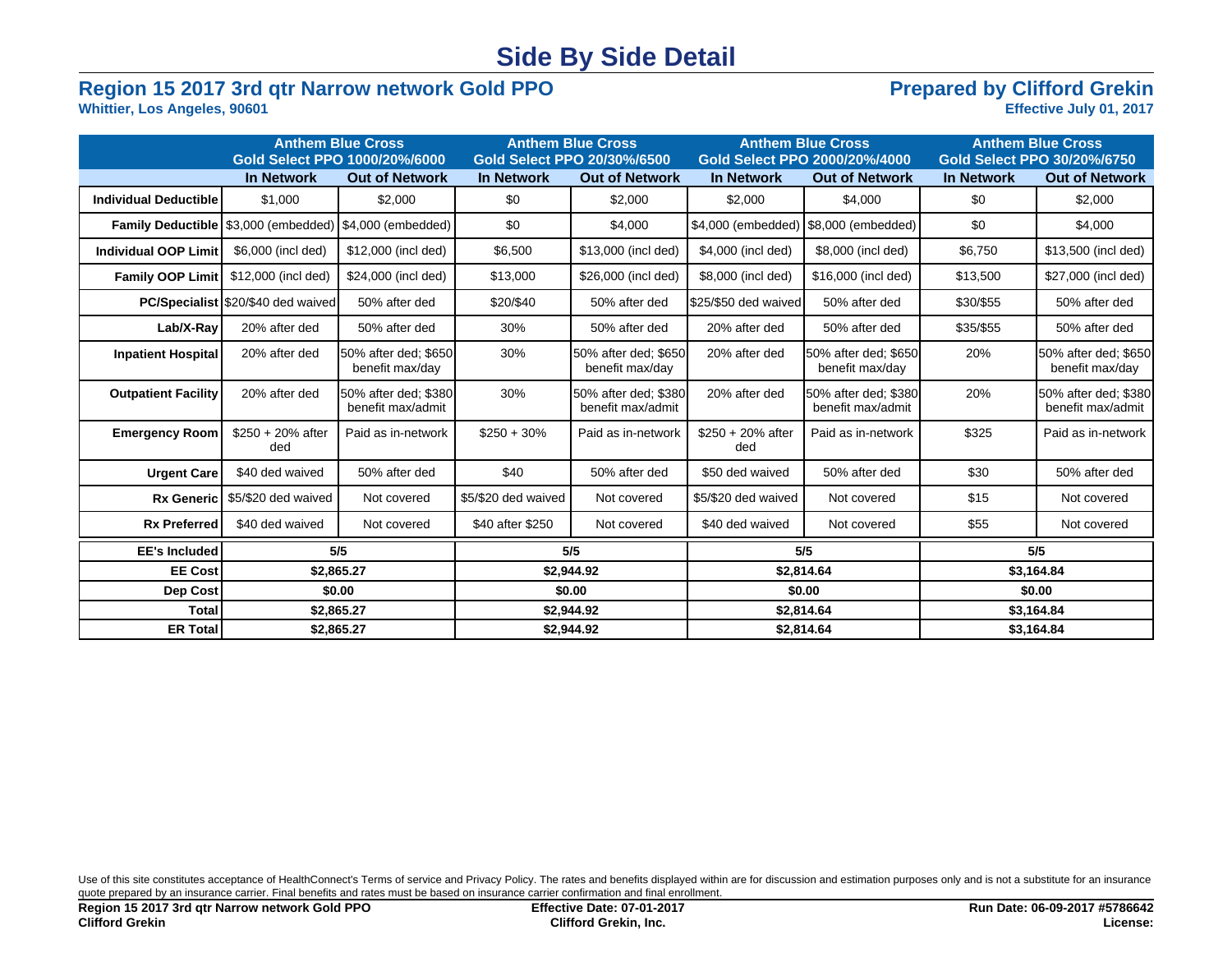## **Side By Side Detail**

# **Region 15 2017 3rd qtr Narrow network Gold PPO**<br>Whittier, Los Angeles, 90601<br>Effective July 01, 2017

**Whittier, Los Angeles, 90601** 

|                              | <b>Anthem Blue Cross</b><br>Gold Select PPO 500/20%/6500 |                                           | <b>Anthem Blue Cross</b><br>Gold Select PPO 700/20%/6600 |                                           | <b>UnitedHealthcare</b><br>Core Gold 20/1000/20% (AK-SD) |                                | <b>UnitedHealthcare</b><br>Core Gold 20/250/20% (AK-SB) |                                  |
|------------------------------|----------------------------------------------------------|-------------------------------------------|----------------------------------------------------------|-------------------------------------------|----------------------------------------------------------|--------------------------------|---------------------------------------------------------|----------------------------------|
|                              | <b>In Network</b>                                        | <b>Out of Network</b>                     | <b>In Network</b>                                        | <b>Out of Network</b>                     | <b>In Network</b>                                        | <b>Out of Network</b>          | <b>In Network</b>                                       | <b>Out of Network</b>            |
| <b>Individual Deductible</b> | \$500                                                    | \$1,000                                   | \$700                                                    | \$1,400                                   | \$1,000                                                  | \$2,000                        | \$250                                                   | \$1,000                          |
|                              | Family Deductible   \$1,500 (embedded)                   | \$2,000 (embedded)                        | \$2,100 (embedded)                                       | \$2,800 (embedded)                        | \$2,000                                                  | \$4,000                        | \$500                                                   | \$2,000                          |
| Individual OOP Limit         | \$6,500 (incl ded)                                       | \$13,000 (incl ded)                       | \$6,600 (incl ded)                                       | \$13,200 (incl ded)                       | \$6,000 (incl ded)                                       | \$12,000 (incl ded)            | \$5,500 (incl ded)                                      | \$11,000 (incl ded)              |
| <b>Family OOP Limit</b>      | \$13,000 (incl ded)                                      | \$26,000 (incl ded)                       | \$13,200 (incl ded)                                      | \$26,400 (incl ded)                       | \$12,000 (incl ded)                                      | \$24,000 (incl ded)            | \$11,000 (incl ded)                                     | \$22,000 (incl ded)              |
|                              | <b>PC/Specialist \\$30/\$60 ded waived</b>               | 50% after ded                             | S20/\$40 ded waived                                      | 50% after ded                             | \$20/\$40 ded waived                                     | 50% after ded                  | \$20/\$40 ded waived                                    | 50% after ded                    |
| Lab/X-Ray                    | 20% after ded                                            | 50% after ded                             | 20% after ded                                            | 50% after ded                             | $$250 + 20\%$ after<br>ded                               | $$250 + 50\%$ after<br>ded     | $$250 + 20\%$ after<br>ded                              | $$250 + 50\%$ after<br>ded       |
| <b>Inpatient Hospital</b>    | 20% after ded                                            | 50% after ded; \$650<br>benefit max/day   | 20% after ded                                            | 50% after ded; \$650<br>benefit max/day   | \$250/admit + 20%<br>after ded                           | \$250/admit + 50%<br>after ded | \$250/admit + 20%<br>after ded                          | $$250$ /admit + 50%<br>after ded |
| <b>Outpatient Facility</b>   | 20% after ded                                            | 50% after ded; \$380<br>benefit max/admit | 20% after ded                                            | 50% after ded; \$380<br>benefit max/admit | $$250 + 20\%$ after<br>ded                               | $$250 + 50\%$ after<br>ded     | $$250 + 20\%$ after<br>ded                              | $$250 + 50\%$ after<br>ded       |
| <b>Emergency Room</b>        | $$250 + 20\%$ after<br>ded                               | Paid as in-network                        | $$250 + 20\%$ ded<br>waived                              | Paid as in-network                        | \$100 ded waived                                         | Paid as in-network             | \$100 ded waived                                        | Paid as in-network               |
| <b>Urgent Care</b>           | \$60 ded waived                                          | 50% after ded                             | \$40 ded waived                                          | 50% after ded                             | \$50 ded waived                                          | 50% after ded                  | \$50 ded waived                                         | 50% after ded                    |
| <b>Rx Generic</b>            | \$5/\$20 ded waived                                      | Not covered                               | \$5/\$20 ded waived                                      | Not covered                               | \$15                                                     | \$15 ded waived                | \$15                                                    | \$15 ded waived                  |
| <b>Rx Preferred</b>          | \$40 after \$250                                         | Not covered                               | \$40 after \$250                                         | Not covered                               | \$35                                                     | \$35 ded waived                | \$35                                                    | \$35 ded waived                  |
| <b>EE's Included</b>         |                                                          | 5/5                                       |                                                          | 5/5                                       | 5/5                                                      |                                | 5/5                                                     |                                  |
| <b>EE Cost</b>               | \$2,863.31                                               |                                           | \$2,842.57                                               |                                           | \$2,922.50                                               |                                | \$3,071.74                                              |                                  |
| Dep Cost                     |                                                          | \$0.00                                    |                                                          | \$0.00                                    | \$0.00                                                   |                                | \$0.00                                                  |                                  |
| <b>Total</b>                 | \$2,863.31                                               |                                           | \$2,842.57                                               |                                           | \$2,922.50                                               |                                | \$3,071.74                                              |                                  |
| <b>ER Total</b>              | \$2,863.31                                               |                                           | \$2,842.57                                               |                                           | \$2,922.50                                               |                                | \$3,071.74                                              |                                  |

Use of this site constitutes acceptance of HealthConnect's Terms of service and Privacy Policy. The rates and benefits displayed within are for discussion and estimation purposes only and is not a substitute for an insuran quote prepared by an insurance carrier. Final benefits and rates must be based on insurance carrier confirmation and final enrollment.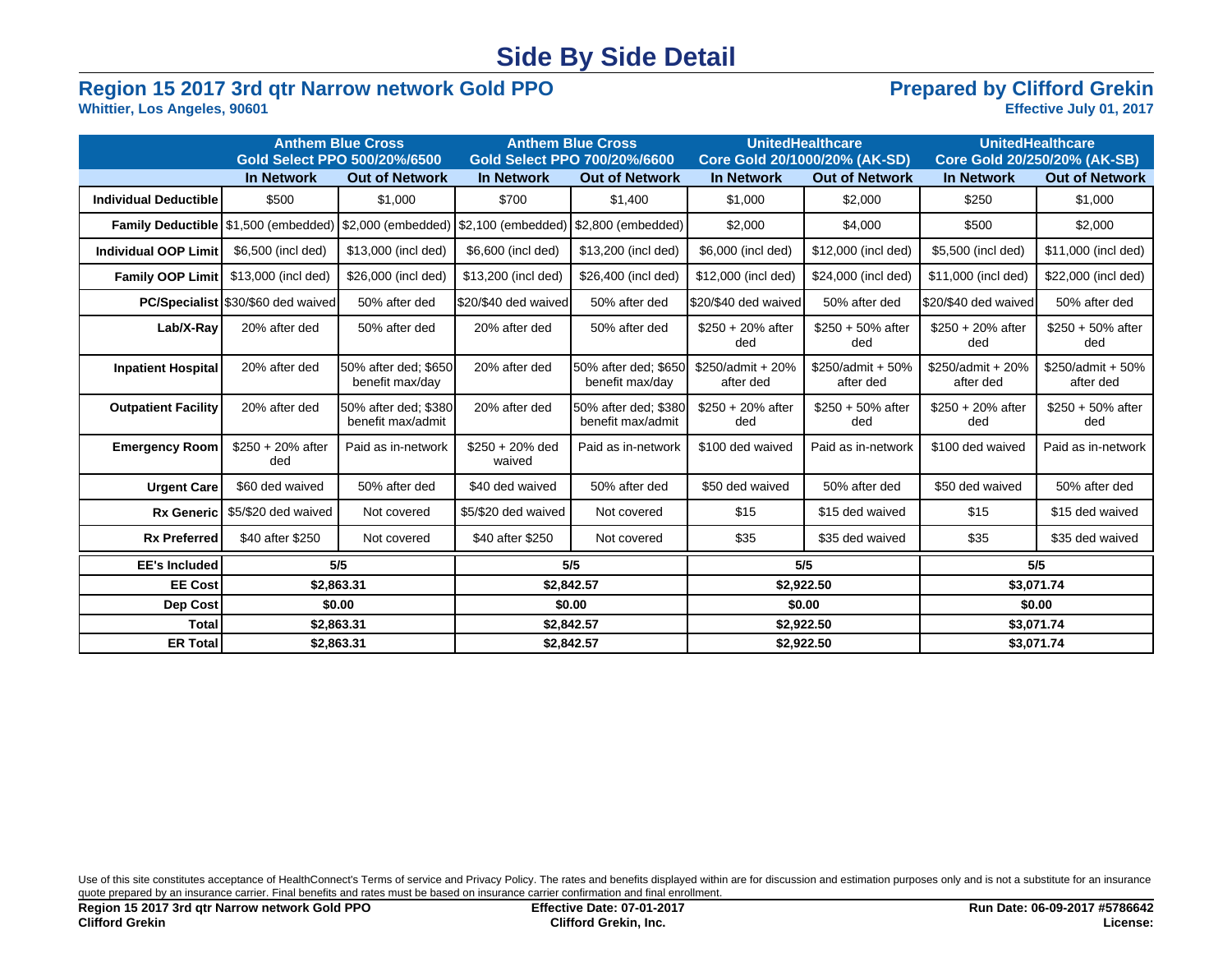## **Side By Side Detail**

# **Region 15 2017 3rd qtr Narrow network Gold PPO**<br>Whittier, Los Angeles, 90601<br>Effective July 01, 2017

### **Whittier, Los Angeles, 90601**

|                              | <b>UnitedHealthcare</b><br>Core Gold 20/750/20% (AK-SC) |                                  |                   | <b>UnitedHealthcare</b><br>State Core Gold 30/20% (AK-R3) |  |  |
|------------------------------|---------------------------------------------------------|----------------------------------|-------------------|-----------------------------------------------------------|--|--|
|                              | <b>In Network</b>                                       | <b>Out of Network</b>            | <b>In Network</b> | <b>Out of Network</b>                                     |  |  |
|                              |                                                         |                                  |                   |                                                           |  |  |
| <b>Individual Deductible</b> | \$750                                                   | \$1,500                          | \$0               | \$1,000                                                   |  |  |
| <b>Family Deductible</b>     | \$1,500                                                 | \$3,000                          | \$0               | \$2,000                                                   |  |  |
| Individual OOP Limit         | \$5,500 (incl ded)                                      | \$11,000 (incl ded)              | \$6,750           | \$13,500 (incl ded)                                       |  |  |
| Family OOP Limit             | \$11,000 (incl ded)                                     | \$22,000 (incl ded)              | \$13,500          | \$27,000 (incl ded)                                       |  |  |
|                              | <b>PC/Specialist</b> \$20/\$40 ded waived               | 50% after ded                    | \$30/\$55         | 50% after ded                                             |  |  |
| Lab/X-Ray                    | $$250 + 20\%$ after<br>ded                              | $$250 + 50\%$ after<br>ded       | \$35/\$55         | 50% after ded                                             |  |  |
| Inpatient Hospital           | \$250/admit + 20%<br>after ded                          | $$250$ /admit + 50%<br>after ded | 20%               | 50% after ded                                             |  |  |
| <b>Outpatient Facility</b>   | $$250 + 20\%$ after<br>ded                              | $$250 + 50\%$ after<br>ded       | 20%               | 50% after ded                                             |  |  |
| <b>Emergency Room</b>        | \$100 ded waived                                        | Paid as in-network               | \$325             | Paid as in-network                                        |  |  |
| <b>Urgent Care</b>           | \$50 ded waived                                         | 50% after ded                    | \$30              | 50% after ded                                             |  |  |
| <b>Rx Generic</b>            | \$15                                                    | \$15 ded waived                  | \$15              | \$15 ded waived                                           |  |  |
| <b>Rx Preferred</b>          | \$35                                                    | \$35 ded waived                  | \$55              | \$55 ded waived                                           |  |  |
| <b>EE's Included</b>         |                                                         | 5/5                              |                   | 5/5                                                       |  |  |
| <b>EE Cost</b>               |                                                         | \$2,981.06                       |                   | \$3,083.50                                                |  |  |
| Dep Cost                     | \$0.00                                                  |                                  |                   | \$0.00                                                    |  |  |
| <b>Total</b>                 |                                                         | \$2,981.06                       |                   | \$3,083.50                                                |  |  |
| <b>ER Total</b>              |                                                         | \$2,981.06                       |                   | \$3,083.50                                                |  |  |
|                              |                                                         |                                  |                   |                                                           |  |  |

Use of this site constitutes acceptance of HealthConnect's Terms of service and Privacy Policy. The rates and benefits displayed within are for discussion and estimation purposes only and is not a substitute for an insuran quote prepared by an insurance carrier. Final benefits and rates must be based on insurance carrier confirmation and final enrollment.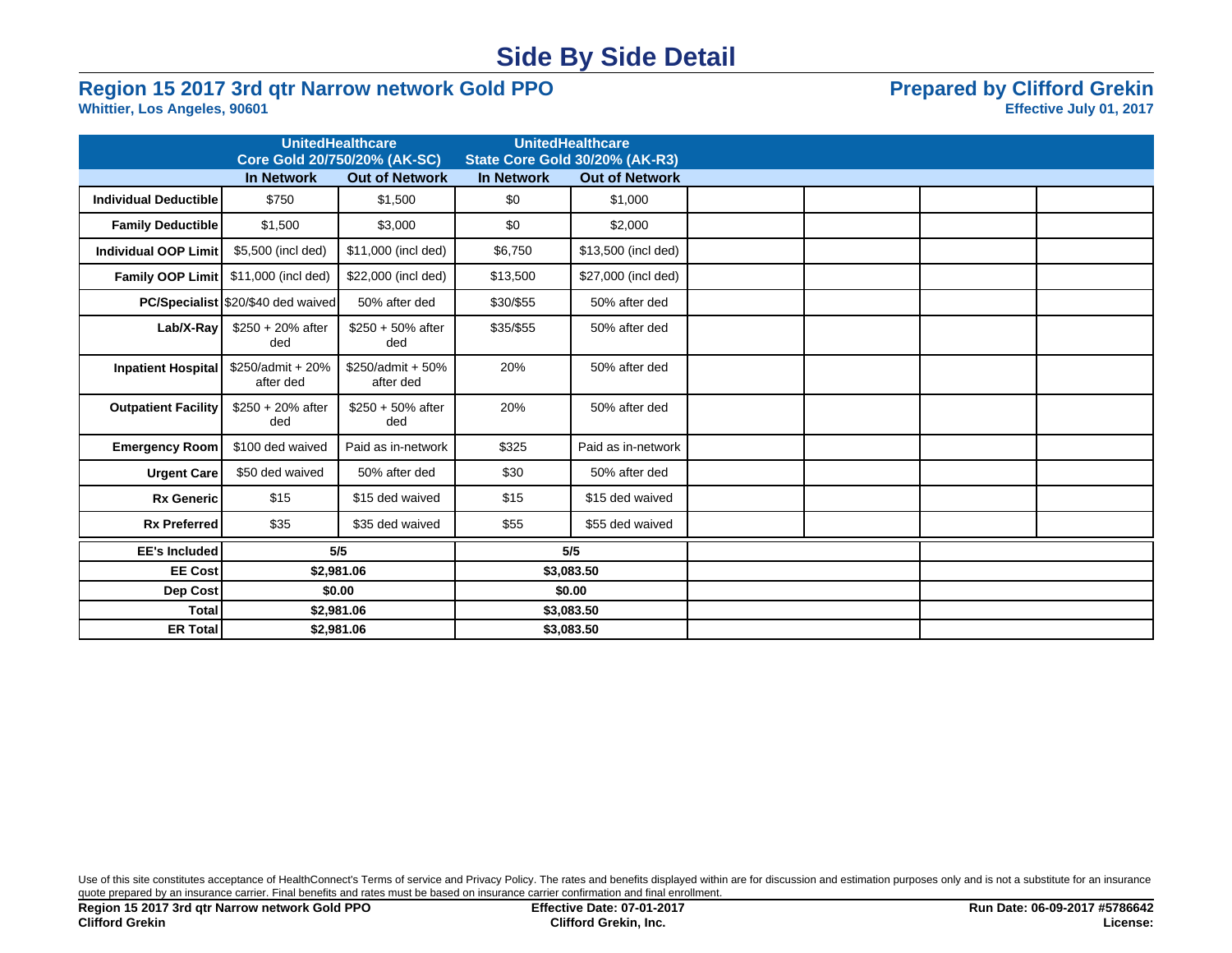### **Group Medical Proposal**

| <b>Prepared For</b>                            | <b>Effective Date</b> | Zip (County)        | <b>Employer Contribution</b> |  |
|------------------------------------------------|-----------------------|---------------------|------------------------------|--|
| Region 15 2017 3rd gtr Narrow network Gold PPO | July 01, 2017         | 90601 (Los Angeles) | EE: 100% Dep: 0%             |  |

by Clifford Grekin on June 09, 2017

## **Employee Rate Breakdown**

| <b>Anthem Blue Cross</b>       |                 |                         | <b>PPO</b>                   |                 | Gold Select PPO 1000/20%/6000                     |                                 | <b>EE's Included:</b><br>5/5         |                | \$2,865.27          |
|--------------------------------|-----------------|-------------------------|------------------------------|-----------------|---------------------------------------------------|---------------------------------|--------------------------------------|----------------|---------------------|
| <b>Ded</b>                     | <b>Colns</b>    | Copay                   | <b>OOP Ind</b>               |                 | <b>OOP Fam</b>                                    | <b>Hospital</b>                 | <b>Rx Gen</b>                        |                | <b>Rx Preferred</b> |
| In-Net:\$1,000                 | 20%             | \$20/\$40<br>ded waived | \$6,000 (incl ded)           |                 | \$12,000 (incl ded)                               | 20% after ded                   | \$5/\$20 ded waived \$40 ded waived  |                |                     |
| Out-Net:\$2,000                | 50%             | ded                     |                              |                 | 50% after \$12,000 (incl ded) \$24,000 (incl ded) | 50% after ded;<br>\$650 max/day | Not covered                          | Not covered    |                     |
| <b>Employee Rate Breakdown</b> |                 |                         |                              |                 |                                                   |                                 |                                      |                |                     |
| <b>Name</b>                    | Age             | Coverage                | Zip                          | <b>Region</b>   | <b>EE Rate</b>                                    | <b>Dep Rate</b>                 | <b>Total Rate</b>                    | <b>EE Cont</b> | <b>ER Cont</b>      |
| Employee 1                     | 25              | EE                      | 90001                        | 15              | \$323.23                                          | \$0.00                          | \$323.23                             | \$0.00         | \$323.23            |
| Employee 2                     | 35              | EE                      | 90001                        | 15              | \$393.41                                          | \$0.00                          | \$393.41                             | \$0.00         | \$393.41            |
| Employee 3                     | 45              | EE                      | 90001                        | 15              | \$464.88                                          | \$0.00                          | \$464.88                             | \$0.00         | \$464.88            |
| Employee 4                     | 55              | EE                      | 90001                        | $\overline{15}$ | \$717.93                                          | \$0.00                          | \$717.93                             | \$0.00         | \$717.93            |
| Employee 5                     | 65              | EE                      | 90001                        | 15              | \$965.82                                          | \$0.00                          | \$965.82                             | \$0.00         | \$965.82            |
|                                |                 |                         |                              | <b>Totals</b>   | \$2,865.27                                        | \$0.00                          | \$2,865.27                           | \$0.00         | \$2,865.27          |
| <b>Anthem Blue Cross</b>       |                 |                         | <b>PPO</b>                   |                 | Gold Select PPO 20/30%/6500                       |                                 | <b>EE's Included:</b>                |                | \$2,944.92          |
|                                |                 |                         |                              |                 |                                                   |                                 | 5/5                                  |                |                     |
| <b>Ded</b>                     | <b>Colns</b>    | Copay                   | <b>OOP Ind</b>               |                 | <b>OOP Fam</b>                                    | <b>Hospital</b>                 | <b>Rx Gen</b>                        |                | <b>Rx Preferred</b> |
| In-Net:\$0                     | 30%             | \$20/\$40               | \$6,500                      |                 | \$13,000 (incl ded)                               | 30%                             | \$5/\$20 ded waived \$40 after \$250 |                |                     |
| Out-Net:\$2,000                | 50%             | ded                     |                              |                 | 50% after \$13,000 (incl ded) \$26,000 (incl ded) | 50% after ded;<br>\$650 max/day | Not covered<br>Not covered           |                |                     |
| <b>Employee Rate Breakdown</b> |                 |                         |                              |                 |                                                   |                                 |                                      |                |                     |
| <b>Name</b>                    | Age             | Coverage                | Zip                          | <b>Region</b>   | <b>EE Rate</b>                                    | <b>Dep Rate</b>                 | <b>Total Rate</b>                    | <b>EE Cont</b> | <b>ER Cont</b>      |
| Employee 1                     | 25              | EE                      | 90001                        | 15              | \$332.21                                          | \$0.00                          | \$332.21                             | \$0.00         | 3332.21             |
| Employee 2                     | 35              | EE                      | 90001                        | 15              | \$404.35                                          | \$0.00                          | \$404.35                             | \$0.00         | \$404.35            |
| Employee 3                     | 45              | EE                      | 90001                        | 15              | \$477.81                                          | \$0.00                          | \$477.81                             | \$0.00         | \$477.81            |
| Employee 4                     | 55              | EE                      | 90001                        | $\overline{15}$ | \$737.88                                          | \$0.00                          | \$737.88                             | \$0.00         | \$737.88            |
| Employee 5                     | 65              | EE                      | 90001                        | 15              | \$992.67                                          | \$0.00                          | \$992.67                             | \$0.00         | \$992.67            |
|                                |                 |                         |                              | <b>Totals</b>   | \$2,944.92                                        | \$0.00                          | \$2,944.92                           | \$0.00         | \$2,944.92          |
| <b>Anthem Blue Cross</b>       |                 |                         | <b>PPO</b>                   |                 | Gold Select PPO 2000/20%/4000                     |                                 | <b>EE's Included:</b><br>5/5         |                | \$2,814.64          |
| <b>Ded</b>                     | <b>Colns</b>    | <b>Copay</b>            | <b>OOP Ind</b>               |                 | <b>OOP Fam</b>                                    | <b>Hospital</b>                 | <b>Rx Gen</b>                        |                | <b>Rx Preferred</b> |
| In-Net:\$2,000                 | 20%             | \$25/\$50               | \$4,000 (incl ded)           |                 | \$8,000 (incl ded)                                | 20% after ded                   | \$5/\$20 ded waived \$40 ded waived  |                |                     |
| Out-Net:\$4,000                | 50%             | ded waived<br>ded       | 50% after \$8,000 (incl ded) |                 | \$16,000 (incl ded)                               | 50% after ded;<br>\$650 max/day | Not covered                          | Not covered    |                     |
| <b>Employee Rate Breakdown</b> |                 |                         |                              |                 |                                                   |                                 |                                      |                |                     |
| <b>Name</b>                    | Age             |                         | Coverage Zip                 | <b>Region</b>   | <b>EE Rate</b>                                    | <b>Dep Rate</b>                 | <b>Total Rate</b>                    | <b>EE Cont</b> | <b>ER Cont</b>      |
| Employee 1                     | 25              | EE                      | 90001                        | 15              | \$317.52                                          | 30.00                           | \$317.52                             | \$0.00         | \$317.52            |
| Employee 2                     | 35              | EE                      | 90001                        | 15              | \$386.46                                          | \$0.00                          | \$386.46                             | \$0.00         | \$386.46            |
| Employee 3                     | 45              | EE                      | 90001                        | 15              | \$456.67                                          | \$0.00                          | \$456.67                             | \$0.00         | \$456.67            |
| Employee 4                     | $\overline{55}$ | EE                      | 90001                        | 15              | \$705.24                                          | \$0.00                          | \$705.24                             | \$0.00         | \$705.24            |
| Employee 5                     | 65              | EE                      | 90001                        | 15              | \$948.75                                          | \$0.00                          | \$948.75                             | \$0.00         | \$948.75            |
|                                |                 |                         |                              | <b>Totals</b>   | \$2,814.64                                        | \$0.00                          | \$2,814.64                           | (\$0.00)       | \$2,814.64          |

Use of this site constitutes acceptance of HealthConnect's Terms of service and Privacy Policy. The rates and benefits displayed within are for discussion and estimation purposes only and is not a substitute for an insurance quote prepared by an insurance carrier. Final benefits and rates must be based on insurance carrier. Simal bonefits and rates must be based on insurance car confirmation and final enrollment.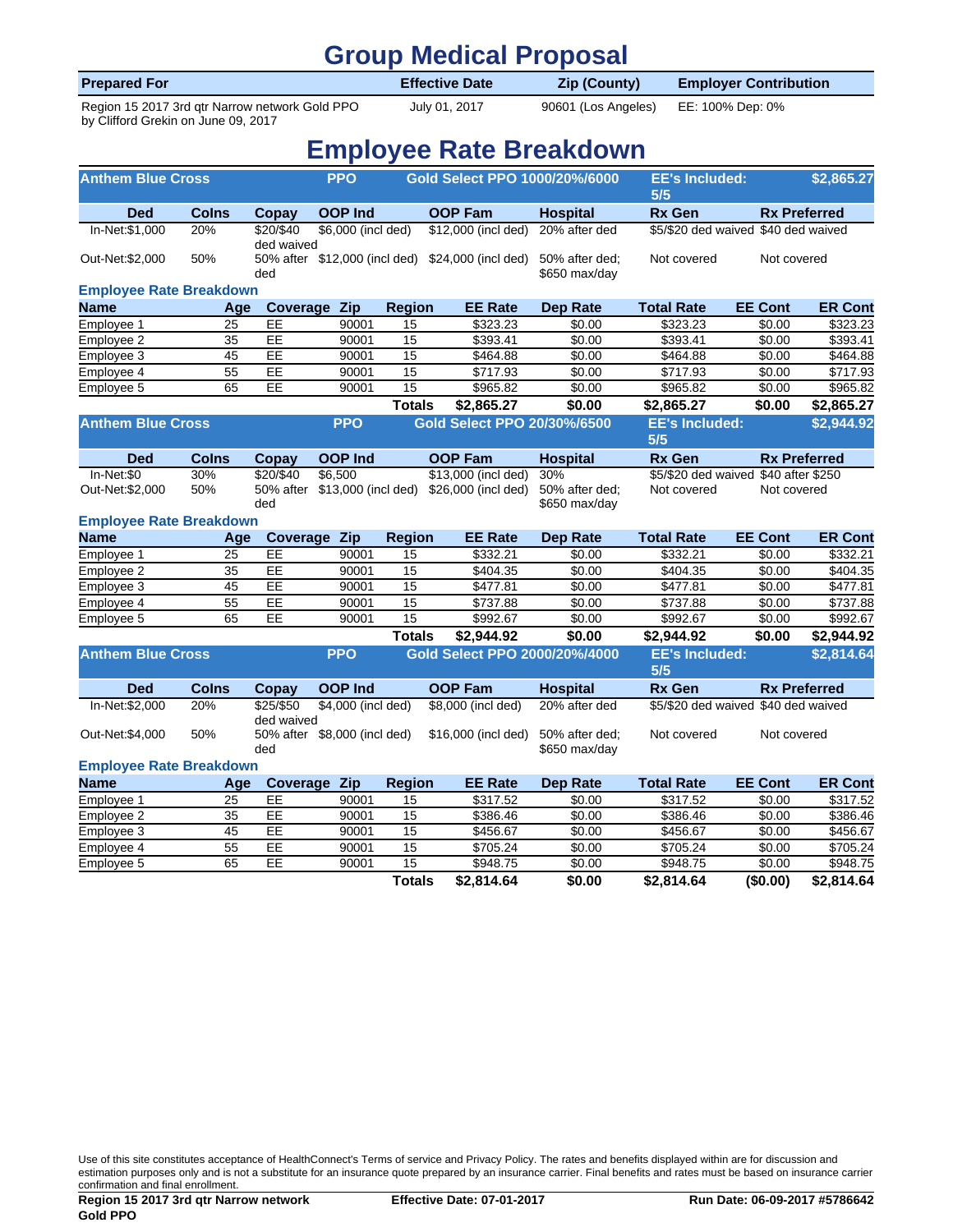### **Group Medical Proposal**

| <b>Prepared For</b>                            | <b>Effective Date</b> | Zip (County)        | <b>Employer Contribution</b> |  |
|------------------------------------------------|-----------------------|---------------------|------------------------------|--|
| Region 15 2017 3rd gtr Narrow network Gold PPO | July 01, 2017         | 90601 (Los Angeles) | EE: 100% Dep: 0%             |  |

by Clifford Grekin on June 09, 2017

## **Employee Rate Breakdown**

| <b>Anthem Blue Cross</b>       |              |                         | <b>PPO</b>         |                       | Gold Select PPO 30/20%/6750                                   |                                        | <b>EE's Included:</b><br>5/5                        |                     | \$3,164.84           |
|--------------------------------|--------------|-------------------------|--------------------|-----------------------|---------------------------------------------------------------|----------------------------------------|-----------------------------------------------------|---------------------|----------------------|
| <b>Ded</b>                     | <b>Colns</b> | Copay                   | <b>OOP Ind</b>     |                       | <b>OOP Fam</b>                                                | <b>Hospital</b>                        | <b>Rx Gen</b>                                       |                     | <b>Rx Preferred</b>  |
| In-Net:\$0<br>Out-Net:\$2,000  | 20%<br>50%   | \$30/\$55<br>ded        | \$6,750            |                       | \$13,500<br>50% after \$13,500 (incl ded) \$27,000 (incl ded) | 20%<br>50% after ded;<br>\$650 max/day | \$15<br>Not covered                                 | \$55<br>Not covered |                      |
| <b>Employee Rate Breakdown</b> |              |                         |                    |                       |                                                               |                                        |                                                     |                     |                      |
| <b>Name</b>                    | Age          |                         | Coverage Zip       | <b>Region</b>         | <b>EE Rate</b>                                                | <b>Dep Rate</b>                        | <b>Total Rate</b>                                   | <b>EE Cont</b>      | <b>ER Cont</b>       |
| Employee 1                     | 25           | EE                      | 90001              | 15                    | \$357.02                                                      | \$0.00                                 | \$357.02                                            | \$0.00              | \$357.02             |
| Employee 2                     | 35           | EE                      | 90001              | 15                    | \$434.54                                                      | \$0.00                                 | \$434.54                                            | \$0.00              | \$434.54             |
| Employee 3                     | 45           | EE                      | 90001              | 15                    | \$513.49                                                      | \$0.00                                 | \$513.49                                            | \$0.00              | \$513.49             |
| Employee 4                     | 55           | EE                      | 90001              | 15                    | \$792.99                                                      | \$0.00                                 | \$792.99                                            | \$0.00              | \$792.99             |
| Employee 5                     | 65           | EE                      | 90001              | 15                    | \$1066.80                                                     | \$0.00                                 | \$1066.80                                           | \$0.00              | \$1,066.80           |
|                                |              |                         |                    | <b>Totals</b>         | \$3,164.84                                                    | \$0.00                                 | \$3,164.84                                          | \$0.00              | \$3,164.84           |
| <b>Anthem Blue Cross</b>       |              |                         | <b>PPO</b>         |                       | Gold Select PPO 500/20%/6500                                  |                                        | <b>EE's Included:</b><br>5/5                        |                     | \$2,863.31           |
| <b>Ded</b>                     | <b>Colns</b> | Copay                   | <b>OOP Ind</b>     |                       | <b>OOP Fam</b>                                                | <b>Hospital</b>                        | <b>Rx Gen</b>                                       |                     | <b>Rx Preferred</b>  |
| In-Net:\$500                   | 20%          | \$30/\$60               | \$6,500 (incl ded) |                       | \$13,000 (incl ded)                                           | 20% after ded                          | \$5/\$20 ded waived \$40 after \$250                |                     |                      |
| Out-Net:\$1,000                | 50%          | ded waived<br>ded       |                    |                       | 50% after \$13,000 (incl ded) \$26,000 (incl ded)             | 50% after ded:<br>\$650 max/day        | Not covered                                         | Not covered         |                      |
| <b>Employee Rate Breakdown</b> |              |                         |                    |                       |                                                               |                                        |                                                     |                     |                      |
| <b>Name</b>                    | Age          |                         | Coverage Zip       | <b>Region</b>         | <b>EE Rate</b>                                                | <b>Dep Rate</b>                        | <b>Total Rate</b>                                   | <b>EE Cont</b>      | <b>ER Cont</b>       |
| Employee 1                     | 25           | EE                      | 90001              | 15                    | \$323.01                                                      | \$0.00                                 | \$323.01                                            | \$0.00              | \$323.01             |
| Employee 2                     | 35           | EE                      | 90001              | 15                    | \$393.14                                                      | \$0.00                                 | \$393.14                                            | $\frac{1}{00}0.00$  | \$393.14             |
| Employee 3                     | 45           | EE                      | 90001              | 15                    | \$464.56                                                      | \$0.00                                 | \$464.56                                            | \$0.00              | \$464.56             |
| Employee 4                     | 55           | EE                      | 90001              | $\overline{15}$       | \$717.44                                                      | \$0.00                                 | \$717.44                                            | $\overline{$}0.00$  | $\overline{$}717.44$ |
| Employee 5                     | 65           | EE                      | 90001              | 15                    | \$965.16                                                      | \$0.00                                 | \$965.16                                            | \$0.00              | \$965.16             |
|                                |              |                         |                    | <b>Totals</b>         | \$2,863.31                                                    | \$0.00                                 | \$2,863.31                                          | \$0.00              | \$2,863.31           |
| <b>Anthem Blue Cross</b>       |              |                         | <b>PPO</b>         |                       | Gold Select PPO 700/20%/6600                                  |                                        | <b>EE's Included:</b><br>5/5                        |                     | \$2,842.57           |
| <b>Ded</b>                     | <b>Colns</b> | Copay                   | <b>OOP Ind</b>     |                       | <b>OOP Fam</b>                                                | <b>Hospital</b>                        | <b>Rx Gen</b>                                       |                     | <b>Rx Preferred</b>  |
| In-Net:\$700                   | 20%          | \$20/\$40<br>ded waived | \$6,600 (incl ded) |                       | $$13,200$ (incl ded)                                          | 20% after ded                          | \$5/\$20 ded waived \$40 after \$250                |                     |                      |
| Out-Net:\$1,400                | 50%          | ded                     |                    |                       | 50% after \$13,200 (incl ded) \$26,400 (incl ded)             | 50% after ded;<br>\$650 max/day        | Not covered                                         | Not covered         |                      |
| <b>Employee Rate Breakdown</b> |              |                         |                    |                       |                                                               |                                        |                                                     |                     |                      |
| <b>Name</b>                    | Age          |                         | Coverage Zip       | <b>Region</b>         | <b>EE Rate</b>                                                | <b>Dep Rate</b>                        | <b>Total Rate</b>                                   | <b>EE Cont</b>      | <b>ER Cont</b>       |
| Employee 1<br>Employee 2       | 25<br>35     | EE<br>EE                | 90001<br>90001     | 15<br>15              | \$320.67<br>\$390.29                                          | \$0.00<br>\$0.00                       | \$320.67<br>\$390.29                                | \$0.00<br>\$0.00    | \$320.67<br>\$390.29 |
| Employee 3                     |              |                         |                    |                       |                                                               |                                        | \$461.20                                            | \$0.00              |                      |
| Employee 4                     | 45<br>55     | EE<br>EE                | 90001<br>90001     | 15<br>$\overline{15}$ | \$461.20<br>\$712.24                                          | \$0.00<br>\$0.00                       | \$712.24                                            | \$0.00              | \$461.20<br>\$712.24 |
| Employee 5                     | 65           | EE                      | 90001              | 15                    | \$958.17                                                      | \$0.00                                 | \$958.17                                            | \$0.00              | \$958.17             |
|                                |              |                         |                    | <b>Totals</b>         | \$2,842.57                                                    | \$0.00                                 | \$2,842.57                                          | \$0.00              | \$2,842.57           |
|                                |              |                         |                    |                       |                                                               |                                        |                                                     |                     |                      |
| <b>UnitedHealthcare</b>        |              |                         |                    | <b>PPO</b>            |                                                               |                                        | Core Gold 20/1000/20% (AK-SD) EE's Included:<br>5/5 |                     | \$2,922.50           |
| <b>Ded</b>                     | <b>Colns</b> | Copay                   | <b>OOP Ind</b>     |                       | <b>OOP Fam</b>                                                | <b>Hospital</b>                        | <b>Rx Gen</b>                                       |                     | <b>Rx Preferred</b>  |
| In-Net:\$1,000                 | 20%          | \$20/\$40<br>ded waived | \$6,000 (incl ded) |                       | \$12,000 (incl ded)                                           | \$250/admit + 20%<br>after ded         | \$15                                                | \$35                |                      |
| Out-Net:\$2,000                | 50%          | ded                     |                    |                       | 50% after \$12,000 (incl ded) \$24,000 (incl ded)             | after ded                              | \$250/admit + 50% \$15 ded waived                   |                     | \$35 ded waived      |
| <b>Employee Rate Breakdown</b> |              |                         |                    |                       |                                                               |                                        |                                                     |                     |                      |
| <b>Name</b>                    | Age          |                         | Coverage Zip       | <b>Region</b>         | <b>EE Rate</b>                                                | <b>Dep Rate</b>                        | <b>Total Rate</b>                                   | <b>EE Cont</b>      | <b>ER Cont</b>       |
| Employee 1                     | 25           | EE                      | 90001              | 15                    | \$329.68                                                      | \$0.00                                 | \$329.68                                            | \$0.00              | \$329.68             |
| Employee 2                     | 35           | EE                      | 90001              | 15                    | \$401.27                                                      | \$0.00                                 | \$401.27                                            | \$0.00              | \$401.27             |
| Employee 3                     | 45           | EE                      | 90001              | 15                    | \$474.17                                                      | \$0.00                                 | \$474.17                                            | \$0.00              | \$474.17             |
| Employee 4                     | 55           | EE                      | 90001              | 15                    | \$732.27                                                      | \$0.00                                 | \$732.27                                            | \$0.00              | \$732.27             |
| Employee 5                     | 65           | EE                      | 90001              | 15                    | \$985.11                                                      | \$0.00                                 | \$985.11                                            | \$0.00              | \$985.11             |

**Totals \$2,922.50 \$0.00 \$2,922.50 \$0.00 \$2,922.50**

Use of this site constitutes acceptance of HealthConnect's Terms of service and Privacy Policy. The rates and benefits displayed within are for discussion and estimation purposes only and is not a substitute for an insurance quote prepared by an insurance carrier. Final benefits and rates must be based on insurance carrier confirmation and final enrollment.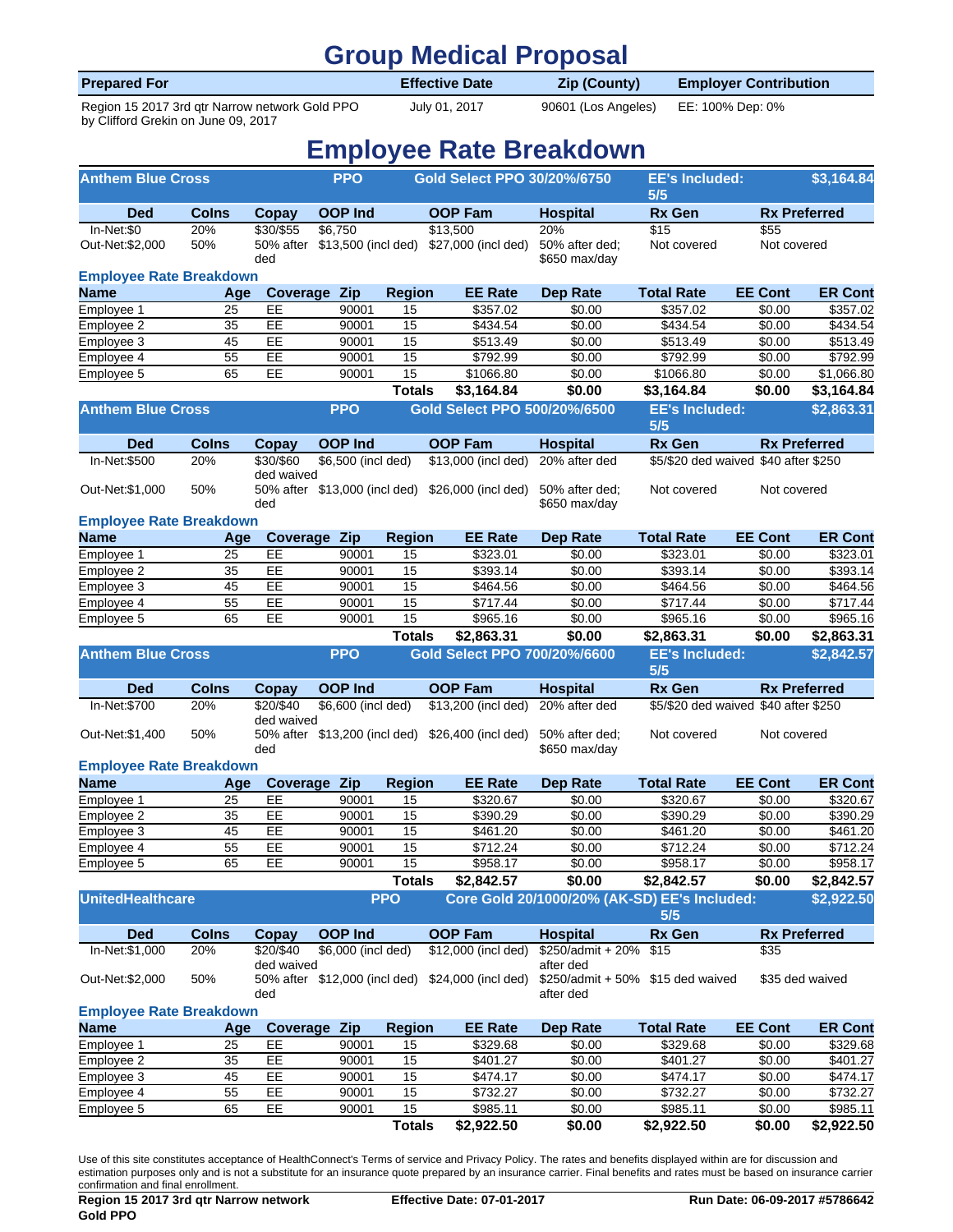### **Group Medical Proposal**

| <b>Prepared For</b>                            | <b>Effective Date</b> | <b>Zip (County)</b>                     | <b>Employer Contribution</b> |  |
|------------------------------------------------|-----------------------|-----------------------------------------|------------------------------|--|
| Region 15 2017 3rd gtr Narrow network Gold PPO | July 01, 2017         | 90601 (Los Angeles)    EE: 100% Dep: 0% |                              |  |

by Clifford Grekin on June 09, 2017

## **Employee Rate Breakdown**

| <b>UnitedHealthcare</b><br><b>PPO</b><br>Core Gold 20/250/20% (AK-SB) EE's Included: |              |                         |                    | 5/5             |                                                                 | \$3,071.74                                     |                                      |                    |                      |
|--------------------------------------------------------------------------------------|--------------|-------------------------|--------------------|-----------------|-----------------------------------------------------------------|------------------------------------------------|--------------------------------------|--------------------|----------------------|
| <b>Ded</b>                                                                           | <b>Colns</b> | Copay                   | <b>OOP Ind</b>     |                 | <b>OOP Fam</b>                                                  | <b>Hospital</b>                                | <b>Rx Gen</b>                        |                    | <b>Rx Preferred</b>  |
| In-Net:\$250                                                                         | 20%          | \$20/\$40<br>ded waived | \$5,500 (incl ded) |                 | \$11,000 (incl ded)                                             | \$250/admit + 20%<br>after ded                 | \$15                                 | \$35               |                      |
| Out-Net:\$1,000                                                                      | 50%          | ded                     |                    |                 | 50% after \$11,000 (incl ded) \$22,000 (incl ded)               | \$250/admit + 50% \$15 ded waived<br>after ded |                                      |                    | \$35 ded waived      |
| <b>Employee Rate Breakdown</b>                                                       |              |                         |                    |                 |                                                                 |                                                |                                      |                    |                      |
| <b>Name</b>                                                                          | Age          | Coverage                | Zip                | <b>Region</b>   | <b>EE Rate</b>                                                  | <b>Dep Rate</b>                                | <b>Total Rate</b>                    | <b>EE Cont</b>     | <b>ER Cont</b>       |
| Employee 1                                                                           | 25           | EE                      | 90001              | 15              | \$346.52                                                        | \$0.00                                         | \$346.52                             | \$0.00             | \$346.52             |
| Employee 2                                                                           | 35           | EE                      | 90001              | 15              | \$421.76                                                        | \$0.00                                         | \$421.76                             | \$0.00             | \$421.76             |
| Employee 3                                                                           | 45           | EE                      | 90001              | 15              | \$498.38                                                        | \$0.00                                         | \$498.38                             | \$0.00             | \$498.38             |
| Employee 4                                                                           | 55           | EE                      | 90001              | 15              | \$769.66                                                        | \$0.00                                         | \$769.66                             | \$0.00             | \$769.66             |
| Employee 5                                                                           | 65           | EE                      | 90001              | 15              | \$1035.42                                                       | \$0.00                                         | \$1035.42                            | \$0.00             | \$1,035.42           |
|                                                                                      |              |                         |                    | <b>Totals</b>   | \$3,071.74                                                      | \$0.00                                         | \$3,071.74                           | \$0.00             | \$3,071.74           |
| <b>UnitedHealthcare</b>                                                              |              |                         |                    | <b>PPO</b>      |                                                                 | Core Gold 20/750/20% (AK-SC) EE's Included:    | 5/5                                  |                    | \$2,981.06           |
| <b>Ded</b>                                                                           | <b>Colns</b> | Copay                   | <b>OOP Ind</b>     |                 | <b>OOP Fam</b>                                                  | <b>Hospital</b>                                | <b>Rx Gen</b>                        |                    | <b>Rx Preferred</b>  |
| In-Net: \$750                                                                        | 20%          | \$20/\$40<br>ded waived | \$5,500 (incl ded) |                 | \$11,000 (incl ded)                                             | \$250/admit + 20%<br>after ded                 | \$15                                 | \$35               |                      |
| Out-Net:\$1,500                                                                      | 50%          | ded                     |                    |                 | 50% after \$11,000 (incl ded) \$22,000 (incl ded)               | after ded                                      | $$250$ /admit + 50% $$15$ ded waived |                    | \$35 ded waived      |
| <b>Employee Rate Breakdown</b>                                                       |              |                         |                    |                 |                                                                 |                                                |                                      |                    |                      |
| <b>Name</b>                                                                          | Age          | Coverage Zip            |                    | <b>Region</b>   | <b>EE Rate</b>                                                  | <b>Dep Rate</b>                                | <b>Total Rate</b>                    | <b>EE Cont</b>     | <b>ER Cont</b>       |
| Employee 1                                                                           | 25           | EE                      | 90001              | 15              | \$336.29                                                        | \$0.00                                         | \$336.29                             | \$0.00             | \$336.29             |
| Employee 2                                                                           | 35           | EE                      | 90001              | 15              | \$409.31                                                        | \$0.00                                         | \$409.31                             | \$0.00             | $\overline{$409.31}$ |
| Employee 3                                                                           | 45           | EE                      | 90001              | 15              | \$483.67                                                        | \$0.00                                         | \$483.67                             | \$0.00             | \$483.67             |
| Employee 4                                                                           | 55           | EE                      | 90001              | $\overline{15}$ | \$746.94                                                        | \$0.00                                         | \$746.94                             | \$0.00             | \$746.94             |
| Employee 5                                                                           | 65           | EE                      | 90001              | 15              | \$1004.85                                                       | \$0.00                                         | \$1004.85                            | $\overline{$}0.00$ | \$1,004.85           |
|                                                                                      |              |                         |                    | <b>Totals</b>   | \$2,981.06                                                      | \$0.00                                         | \$2,981.06                           | \$0.00             | \$2,981.06           |
| <b>UnitedHealthcare</b>                                                              |              |                         |                    | <b>PPO</b>      | $(AK-R3)$                                                       | State Core Gold 30/20%                         | <b>EE's Included:</b><br>5/5         |                    | \$3,083.50           |
| <b>Ded</b>                                                                           | <b>Colns</b> | <b>Copay</b>            | <b>OOP Ind</b>     |                 | <b>OOP Fam</b>                                                  | <b>Hospital</b>                                | <b>Rx Gen</b>                        |                    | <b>Rx Preferred</b>  |
| In-Net:\$0                                                                           | 20%          | \$30/\$55               | \$6.750            |                 | \$13,500                                                        | 20%                                            | \$15                                 | \$55               |                      |
| Out-Net:\$1,000                                                                      | 50%          | ded                     |                    |                 | 50% after \$13,500 (incl ded) \$27,000 (incl ded) 50% after ded |                                                | \$15 ded waived                      |                    | \$55 ded waived      |
| <b>Employee Rate Breakdown</b>                                                       |              |                         |                    |                 |                                                                 |                                                |                                      |                    |                      |
| <b>Name</b>                                                                          | Age          | Coverage Zip            |                    | <b>Region</b>   | <b>EE Rate</b>                                                  | <b>Dep Rate</b>                                | <b>Total Rate</b>                    | <b>EE Cont</b>     | <b>ER Cont</b>       |
| Employee 1                                                                           | 25           | EE                      | 90001              | 15              | 3347.85                                                         | \$0.00                                         | \$347.85                             | \$0.00             | \$347.85             |
| Employee 2                                                                           | 35           | EE                      | 90001              | 15              | \$423.37                                                        | \$0.00                                         | \$423.37                             | \$0.00             | \$423.37             |
| Employee 3                                                                           | 45           | EE                      | 90001              | 15              | \$500.29                                                        | \$0.00                                         | \$500.29                             | \$0.00             | \$500.29             |
| Employee 4                                                                           | 55           | EE                      | 90001              | 15              | \$772.61                                                        | \$0.00                                         | \$772.61                             | \$0.00             | \$772.61             |
| Employee 5                                                                           | 65           | EE                      | 90001              | 15              | \$1039.38                                                       | \$0.00                                         | \$1039.38                            | \$0.00             | \$1,039.38           |
|                                                                                      |              |                         |                    | <b>Totals</b>   | \$3,083.50                                                      | \$0.00                                         | \$3,083.50                           | \$0.00             | \$3,083.50           |

Use of this site constitutes acceptance of HealthConnect's Terms of service and Privacy Policy. The rates and benefits displayed within are for discussion and estimation purposes only and is not a substitute for an insurance quote prepared by an insurance carrier. Final benefits and rates must be based on insurance carrier confirmation and final enrollment.